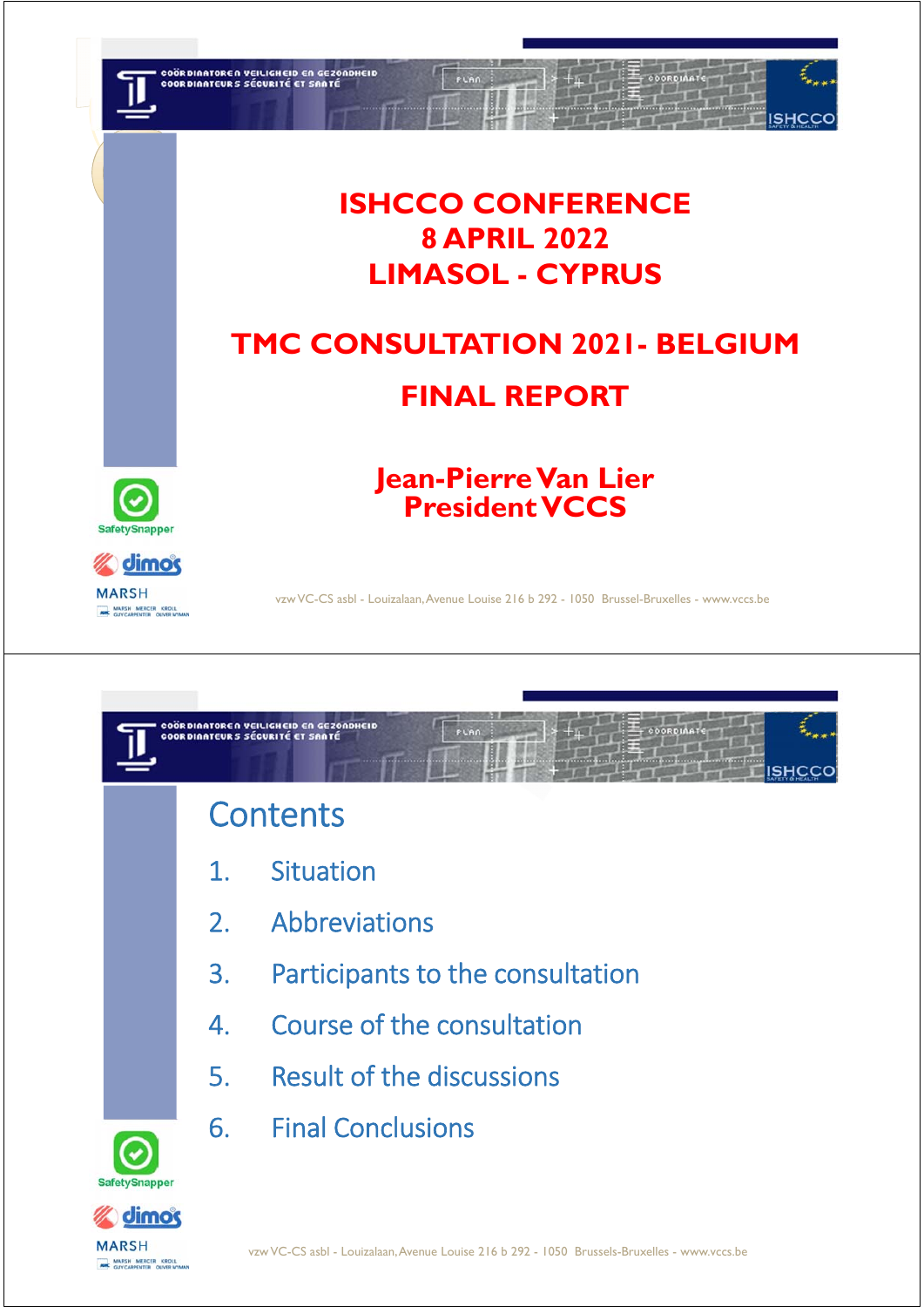

COÖRDINATOREN VEILIGHEID EN GEZONDHEID<br>COORDINATEURS SÉCURITÉ ET SANTÉ

# 1. Situation

**Twenty years of application of TMB regulations Bottlenecks require consultation with all parties involved in the construction sector and the government.** 

Analysis application and its effectiveness.

Initiative via the Permanent Committee on Construction (VC Bouw), a consultation platform within the High Council of Prevention and Protection at Work of FPS WASO.

Ad hoc commission **TMB Consultation 2021.** 

Management and reporting: VCCS.





vzw VC-CS asbl - Louizalaan, Avenue Louise 216 b 292 - 1050 Brussels-Bruxelles - www.vccs.be



# 2. Abbreviation

| ABVV                   | Algemeen Belgisch Vakverbond                                             |
|------------------------|--------------------------------------------------------------------------|
| <b>ACLVB</b>           | Algemene centrale liberale vakbond van België                            |
| <b>ACV</b>             | Algemeen Christelijk Vakverbond                                          |
| Arcop                  | Association Royale des Conseillers en Prévention                         |
| Art                    | Artikel                                                                  |
| <b>CB</b>              | Confederatie Bouw                                                        |
| CGSLB                  | Centrale générale des syndicats libéraux de Belgique                     |
| <b>CSC</b>             | Confédération des Syndicats chrétiens                                    |
| FAB                    | Fédération des sociétés d'architectes de Belgique - Federatie van de     |
|                        | architectenverenigingen van België                                       |
| <b>FGTB</b>            | Fédération générale du travail de Belgique                               |
| <b>FOD HUA</b>         | Federale Overheidsdienst Werkgelegenheid Humanisering van de Arbeid      |
| FOD WASO               | Federale Overheidsdienst Werkgelegenheid, Arbeid en Sociaal Overleg      |
| KB                     | Koninklijk Besluit - Royal Decree                                        |
| <b>NAV</b>             | Netwerk architecten Vlaanderen                                           |
| PBW                    | Preventie en Bescherming op het Werk                                     |
| Prebes                 | Koninklijke Vlaamse Vereniging voor Preventie en Bescherming             |
| <b>SPF ETCS</b>        | Service public fédéral Emploi, Travail et Concertation sociale           |
| <b>SPF HUT</b>         | Service Public Fédérale Humanisation du Travail                          |
| <b>TMC</b>             | Temporary or Mobile Construction site                                    |
| $UB - EB$              | Uitvoerend Bestuur - Executive Board                                     |
| <b>SC Construction</b> | <b>Standing Committee Construction</b>                                   |
| <b>VCCS</b>            | Belgische beroepsvereniging van veiligheids- en gezondheidscoördinatoren |



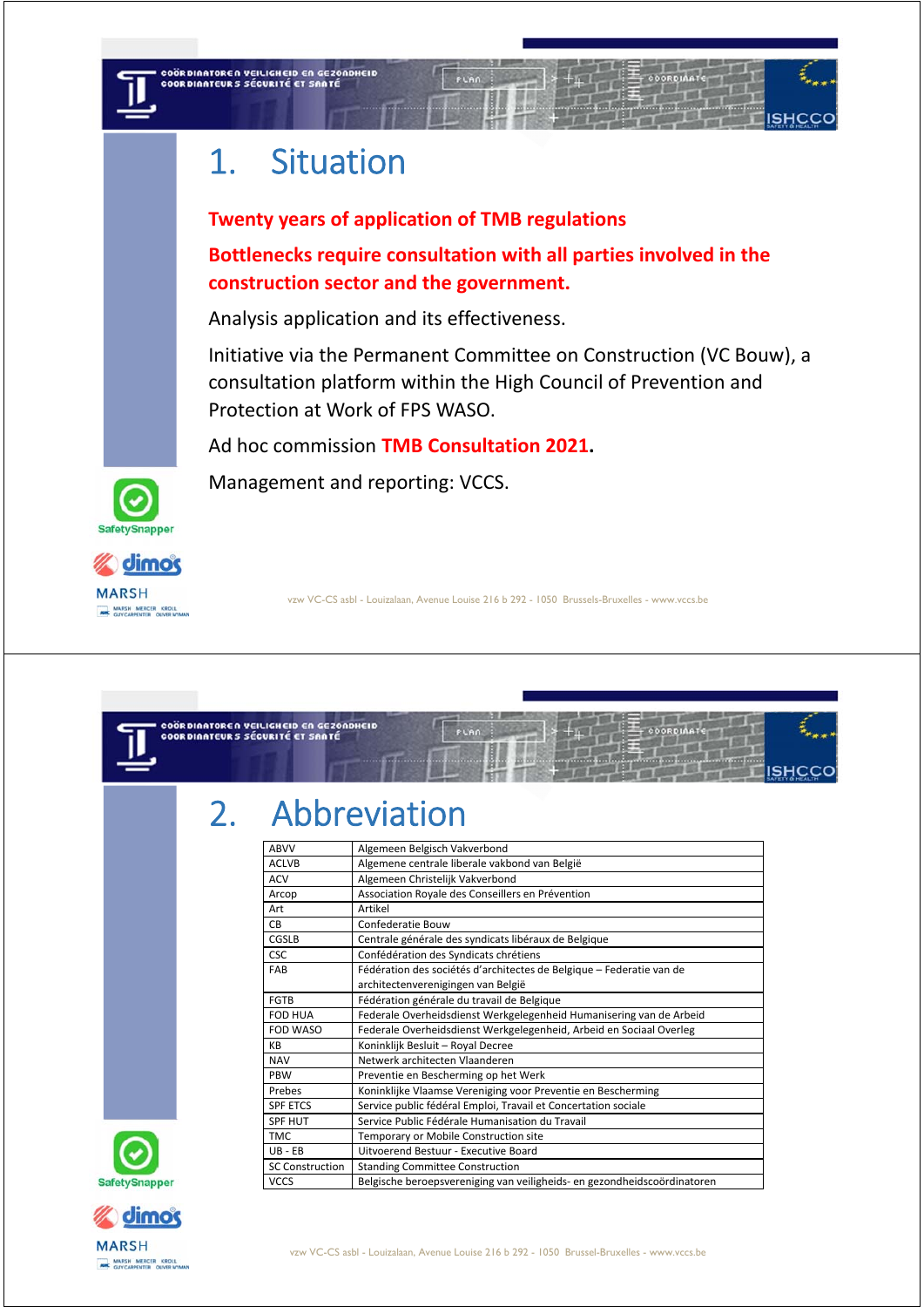



**MARSH** NE MARSH MERCER KROLL

dimo

*TMC Consertation 2021\_Annex A\_Participation in the consultation moments*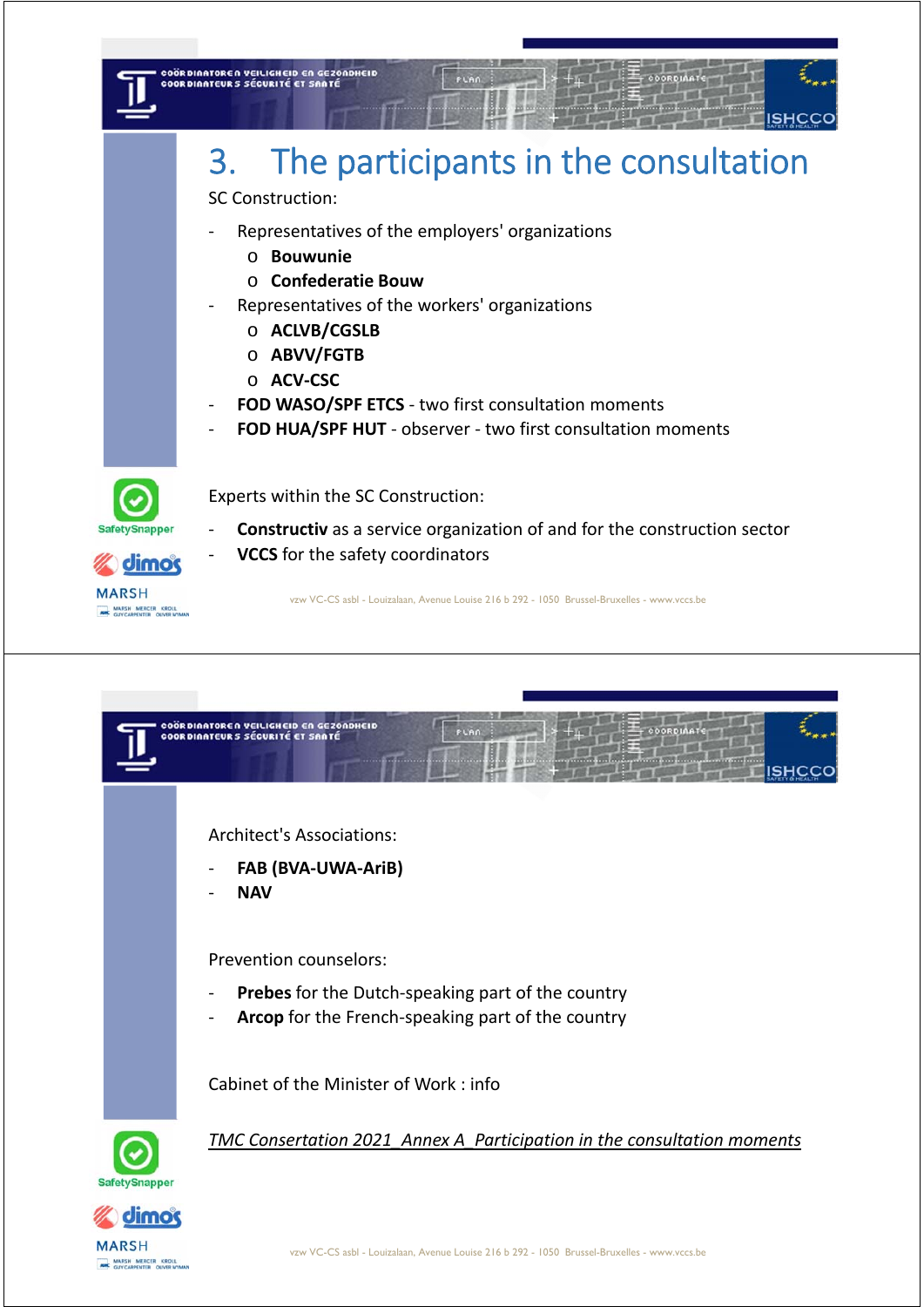# 4. Course of the consultation

## a.Initiation to the consultation

Memo VCCS ‐ *TMB Consultation 2021\_APPENDIX B\_Memo for the Permanent Committee on Construction*: outlines and request input from participants in the consultation:

Additional notes:

COÖRDINATOREN VEILIGHEID EN GEZONDHEID<br>COORDINATEURS SÉCURITÉ ET SANTÉ

- ‐ Constructiv (together with the social partners): *CONTRUCTIV\_Suggestions*
- ‐ NAV: *Position changes KB*
- ‐ VCCS: *Bottlenecks application KB, VCCS amendment proposal, Scheme reformed VC*

Notes evolved along with the consultation.

All notes and documents submitted are included in their entirety in the final report. At the final report





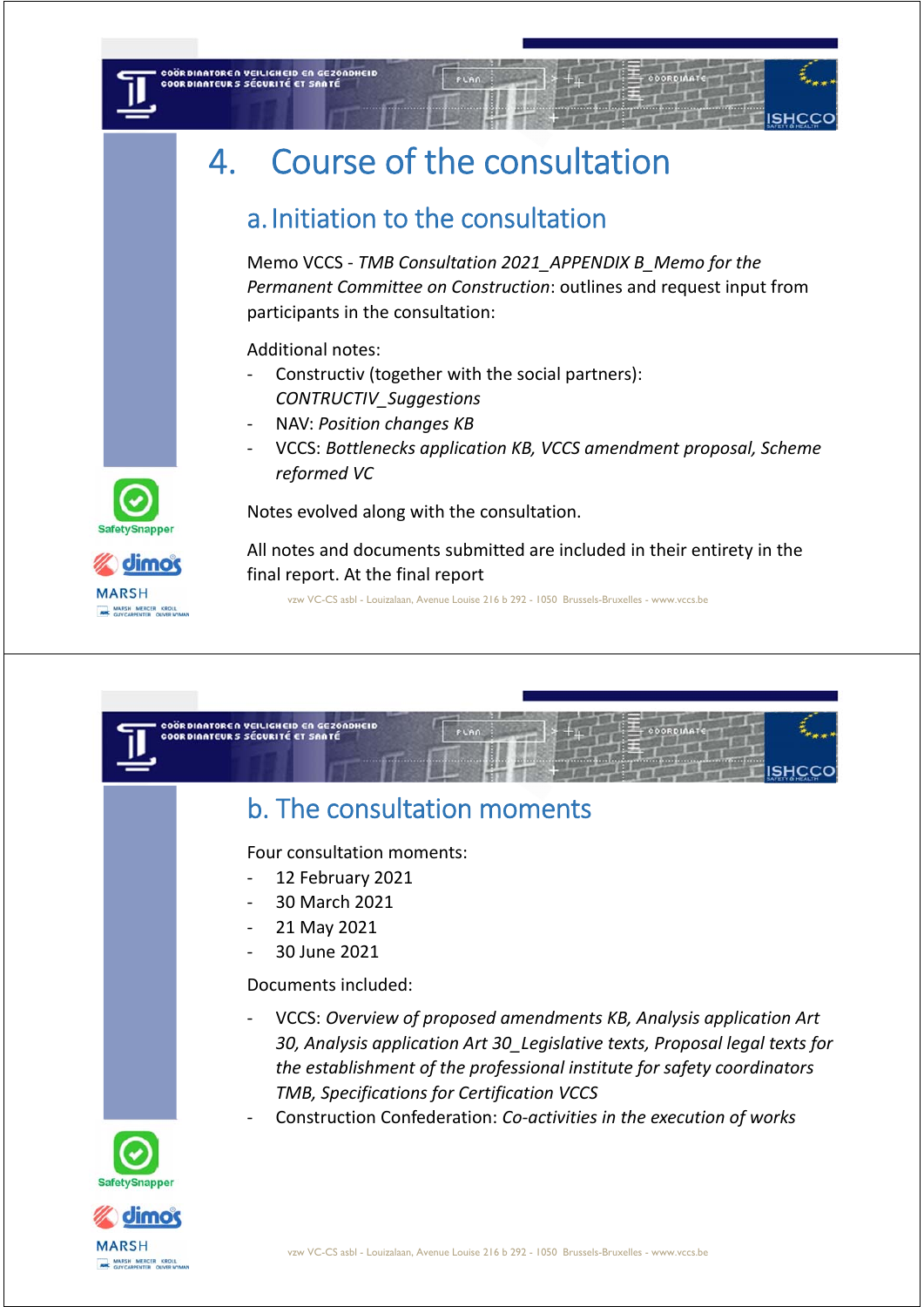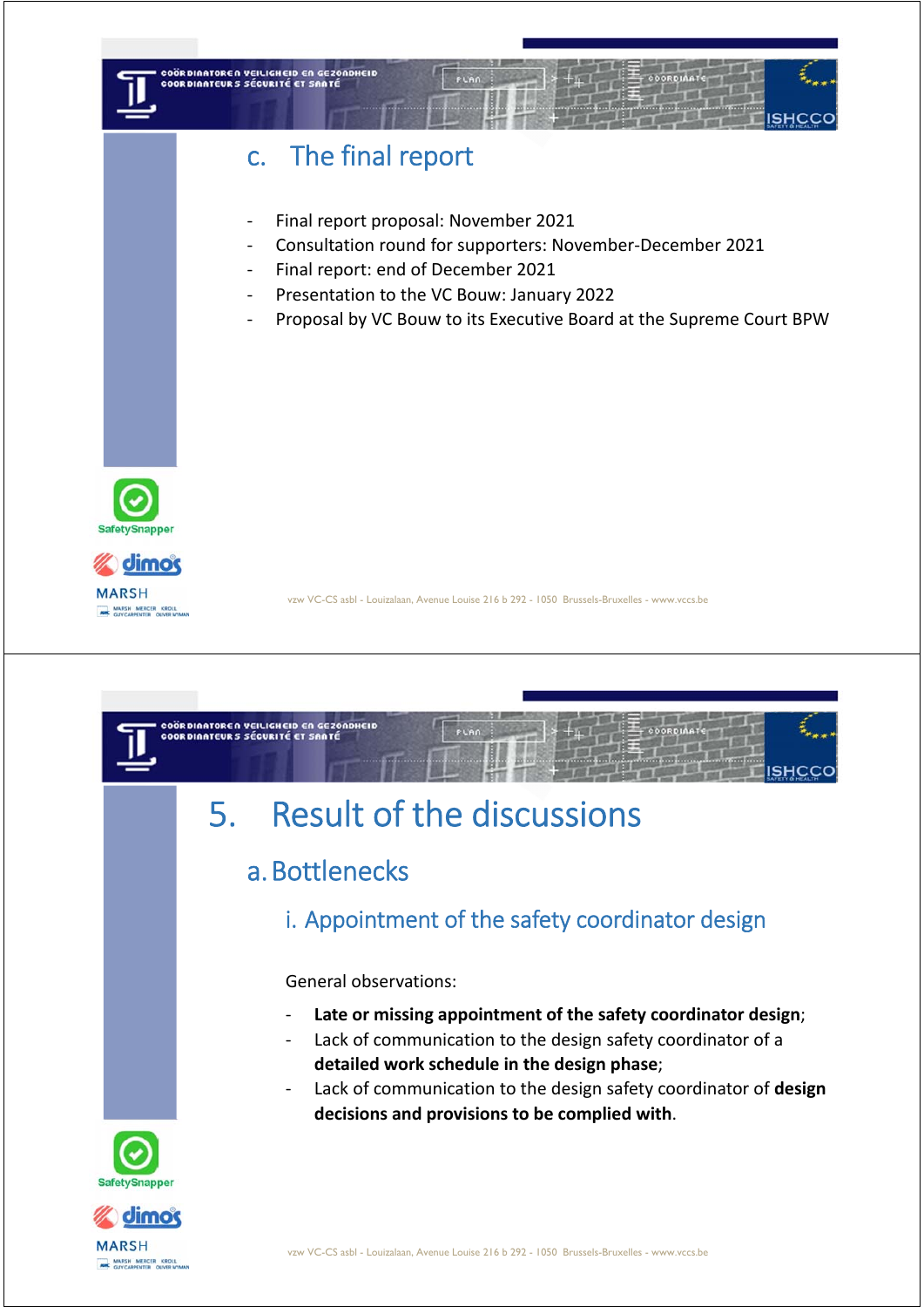

**Appointment of the safety coordinator too late or even not at all**.

Result: **heavy mortgage on the correct application of Art. 30 of the KB TMB**.

> Lack of clear and unambiguous determination of who should provide the planning and the *architectural, technical or organisational choices* referred to here lies at the base of this problem.





MARSH MERCER KROLL

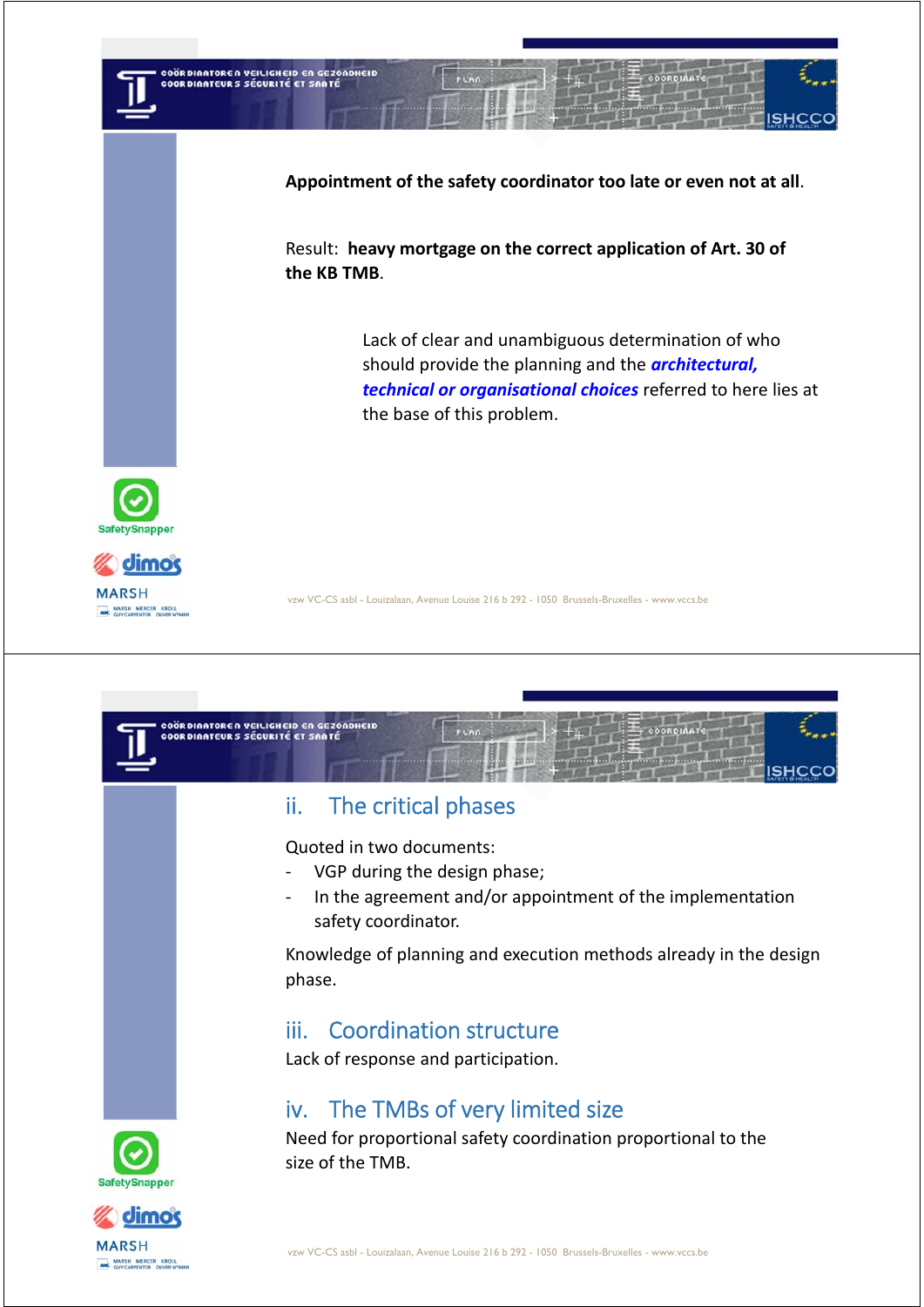

## v. The different types of safety coordinators

Did not receive any support:

- Safety coordination training within the architecture training course
- Safety coordination by construction workers with minimum 15 years experience and additional requirements

## vi. Independence of the safety coordinator

Combating conflicts of interest when functions are cumulated for the same TMB.





vzw VC-CS asbl - Louizalaan, Avenue Louise 216 b 292 - 1050 Brussels-Bruxelles - www.vccs.be



## vii. Evolution of security coordination services

Pricing problem where the necessary services for security coordination can no longer be ensured and where complicity to the maintenance of an abnormality occurs.

## viii. Certification and continuous training

2005 !!!

Still not applied!!!

Regulation of the profession awaits!!!



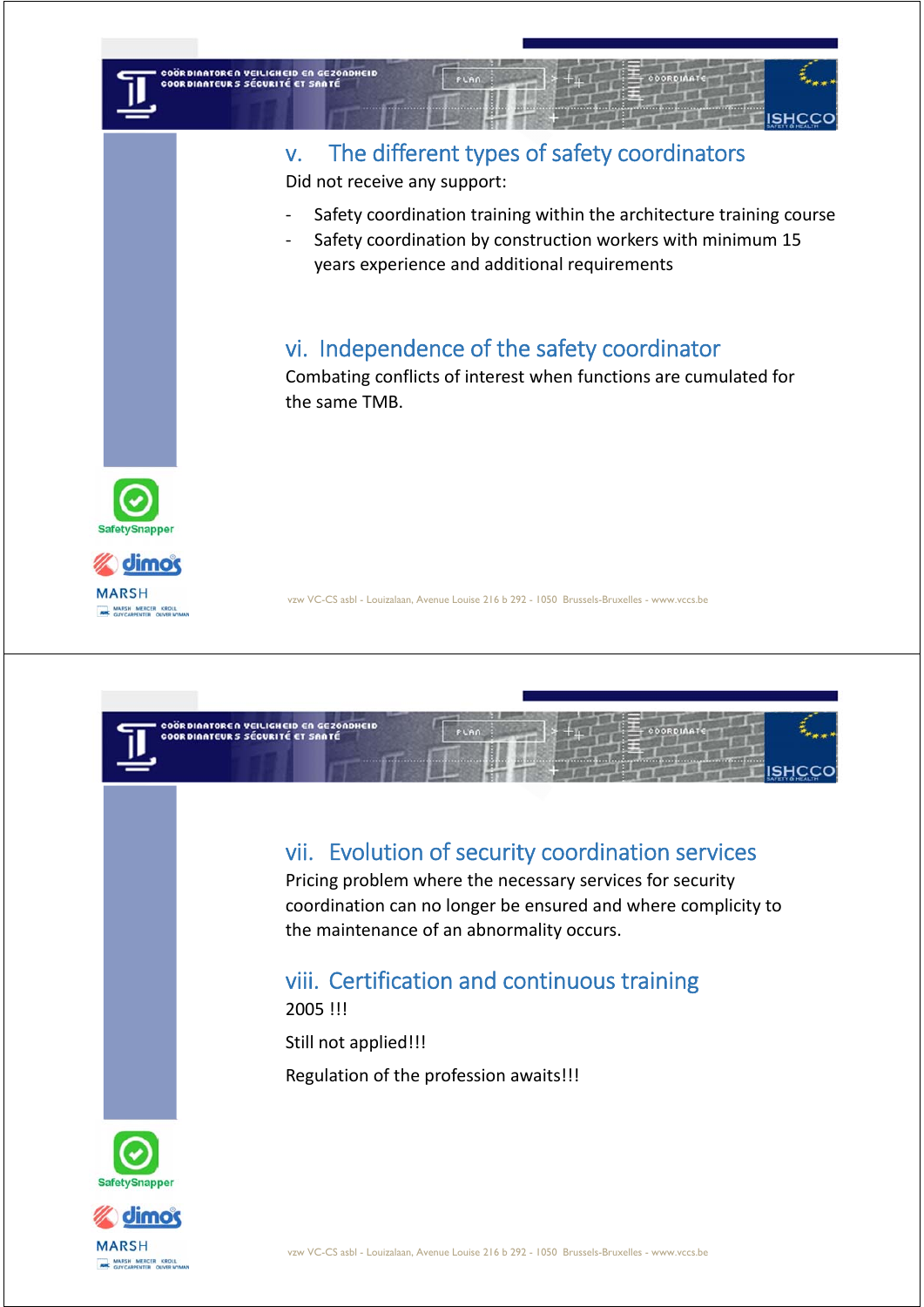## b. Analysis application of Art. 30

Reference documents VCCS: *Analysis of application Art 30, Legislative texts*

Strict application of Art 30, paragraph 2, 1° and 2° according to VCCS almost impossible.

The provision of data regarding the imposed **extra prevention measures and resources** with regard to the **co‐activities – simultaneously and sequentially – between the construction supervisors** is deficient.

The client and/or designer(s) must provide these.

Art 17 of the WZW does not clearly determine who must provide the planning. It is almost impossible to draw up an exact schedule in the design phase.

Exceptions to the application of Art 30 for public procurement is discriminatory.

Preserving Art 30 in its current form requires a thorough discussion with all construction partners.

Art.30, second paragraph, sections 1 and 2 are not imposed by ER 92/57.

vzw VC-CS asbl - Louizalaan, Avenue Louise 216 b 292 - 1050 Brussels-Bruxelles - www.vccs.be



i. Supervision of appointment safety coordinator design Appointment at the start of elaborating preliminary design.

Mention at **construction application** and **site notification**

## Notification of **name of the person who has been appointed**.

## ii. Clarifying the tasks of the construction partners

Obligations and responsibilities of:

‐ Clients,

.<br>COÖRDINATOREN VEILIGHEID EN GEZONDHEID<br>COORDINATEURS SÉCURITÉ ET SANTÉ

- ‐ Construction supervisors in charge of the design;
- ‐ Construction supervisors charged with the control of the execution of the works;
- ‐ Construction supervisors charged with the execution of the works;
- ‐ Health and safety coordinators design phase;
- Health and safety coordinators execution phase;
- vzw VC-CS asbl Louizalaan, Avenue Louise 216 b 292 1050 Brussels-Bruxelles www.vccs.be ‐ Contractors.







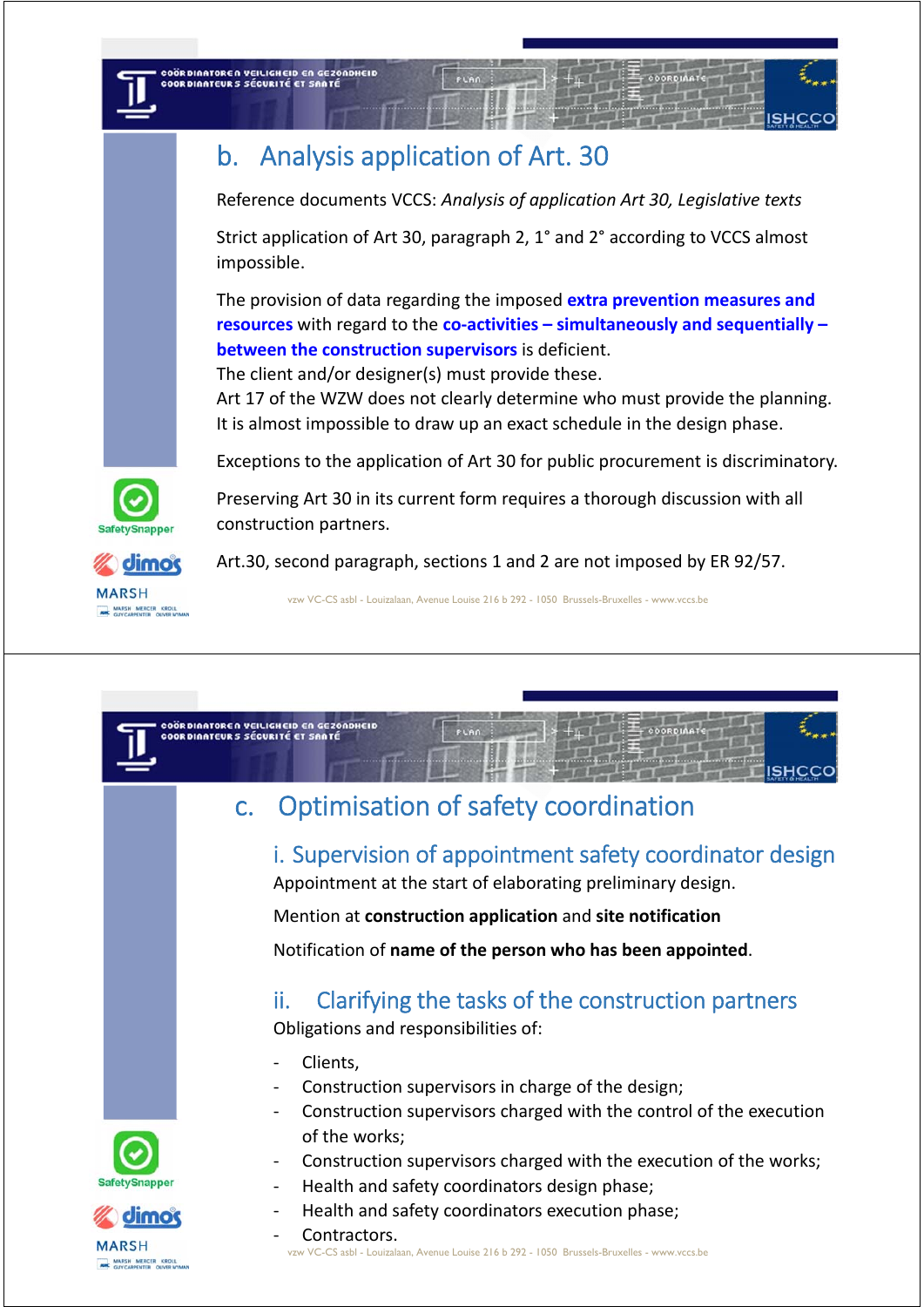## iii. Clarifying the coordination tools

**Primary coordination tools**: the health and safety plan (VGP); the coordination diary (CD); the coordination structure (CS); the post‐ intervention file (PID).

### **Secondary coordination tools:**

COÖRDINATOREN VEILIGHEID EN GEZONDHEID<br>COORDINATEURS SÉCURITÉ ET SANTÉ

- the agreement for the appointment of the safety coordinator.
- the document that the candidate contractors must enclose with their offer explaining how the requirements set out in the VGP will be met
- the prior site notification;
- ‐ the certification and continuous training;
- ‐ the official report for the end of the assignment from the safety coordinator.

Proportionality in the application of the instruments must be elaborated.

Correct use of all tools by all construction partners requires further overarching consultation.

vzw VC-CS asbl - Louizalaan, Avenue Louise 216 b 292 - 1050 Brussels-Bruxelles - www.vccs.be







MARSH MERCER KROLL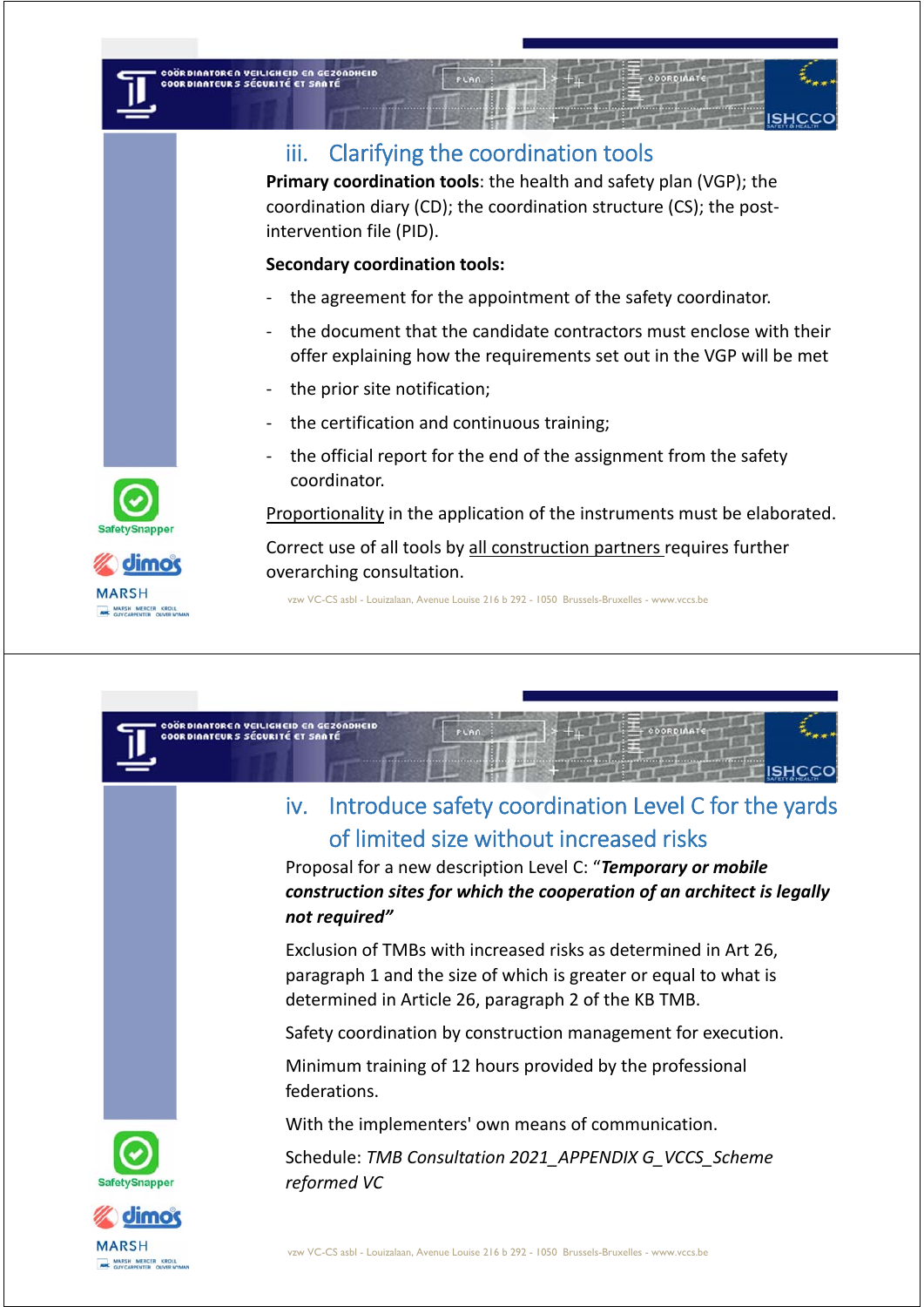| COÖRDINATOREN VEILIGHEID EN GEZONDHEID |
|----------------------------------------|
| <b>COORDINATEURS SÉCURITÉ ET SANTÉ</b> |
|                                        |
|                                        |

|                                                                                               |           |                                        |                 |                                   |                           |                                      | the state of the control of the con-       |                                  |               |                         |                    | <b>LONGHEALTH</b> |
|-----------------------------------------------------------------------------------------------|-----------|----------------------------------------|-----------------|-----------------------------------|---------------------------|--------------------------------------|--------------------------------------------|----------------------------------|---------------|-------------------------|--------------------|-------------------|
|                                                                                               |           |                                        |                 |                                   |                           |                                      |                                            |                                  |               |                         |                    |                   |
| Proportional application of safety coordination in function of size and degree of risk of TMB |           |                                        |                 |                                   |                           |                                      |                                            |                                  |               |                         |                    |                   |
| Size of TMB                                                                                   | Level     | Conditions*                            | <b>VC</b> tools | <b>Classification</b><br>Level VC | Certif./Reg.<br>of the VC | <b>Basic</b><br>diploma<br><b>VC</b> | <b>Specific training</b><br>and/or exam VC | years of experience of<br>the VC |               |                         | Appointment VC by: |                   |
|                                                                                               |           |                                        |                 |                                   |                           |                                      |                                            | $\mathbf{m}$                     | $\mathbf{u}$  |                         | Design<br>phase    | Exec.<br>phase    |
| <b>No architect</b>                                                                           | c         | If 1 and 2, then<br><b>B1. B2 or A</b> | Report          | c                                 | <b>No</b>                 | N/A                                  | <b>Training session</b>                    | N/A                              | N/A           | N/A                     | N/A                | N/A               |
| $< 500 \text{ m}^2$                                                                           | <b>B2</b> | 3                                      | Simplified      | B                                 | Yes                       | III, II, I                           | Level B                                    | 5                                |               | $\mathbf{1}$            |                    | BDO/BDU BDCU/BDU  |
| $\geq$ 500 m <sup>2</sup>                                                                     | <b>B1</b> |                                        | Standard        | B                                 | Yes                       | III, II, I                           | Level B                                    | 10                               | 5.            | $\overline{\mathbf{c}}$ | OPD                | OPD               |
| $< 2.500.000 \in$                                                                             | A         |                                        | Standard        | A                                 | Yes                       |                                      | Level A                                    |                                  | Not permitted | $\overline{\mathbf{c}}$ | OPD                | <b>OPD</b>        |

|                                 | Conditions*: partly determines the classification TMB |               |                            | Explanation of responsibility for the appointment of                |
|---------------------------------|-------------------------------------------------------|---------------|----------------------------|---------------------------------------------------------------------|
|                                 | Increased risks (10)                                  | Art 26 para 1 |                            | BDO quoted here is the "architect" if he intervenes for the OPD.    |
|                                 | $\geq$ 30Days/20Wks of 500<br>Mnths                   | Art 26 para 2 |                            | BDO quoted here is the "architect" if he intervenes for the Opd.    |
|                                 | Art 26 para 3<br>No 1 and 2                           |               | Art 26 para 1 and<br>2 N/A | If no BDO and BDCU occur, this responsibility is transferred to the |
| $(1$ and $\geq$ 5Wd)<br>or $2:$ | Prior site notification by first BDU                  |               |                            |                                                                     |

| Conditions*: partly determines the classification TMB |                                     |               |                   | Explanation of responsibility for the appointment of the VC                    |
|-------------------------------------------------------|-------------------------------------|---------------|-------------------|--------------------------------------------------------------------------------|
|                                                       | Increased risks (10)                | Art 26 para 1 |                   | BDO quoted here is the "architect" if he intervenes for the OPD.               |
|                                                       | $\geq$ 30Days/20Wks of 500<br>Mnths | Art 26 para 2 |                   | BDO quoted here is the "architect" if he intervenes for the Opd.               |
|                                                       | No 1 and 2                          | Art 26 para 3 | Art 26 para 1 and | If no BDO and BDCU occur, this responsibility is transferred to the first BDU. |

|                                    | <b>Explanation basic training VC</b>                                                                   |                  |                                                                                                                                                  |  |  |  |  |  |
|------------------------------------|--------------------------------------------------------------------------------------------------------|------------------|--------------------------------------------------------------------------------------------------------------------------------------------------|--|--|--|--|--|
| <b>SafetySnapper</b>               |                                                                                                        | Master*          | degree in engineering or a diploma of higher technical education at university level or of higher technical or art education of<br>the long type |  |  |  |  |  |
|                                    |                                                                                                        | Bachelor*        | a short-type higher technical education diploma                                                                                                  |  |  |  |  |  |
| <b>Zomno</b>                       | III                                                                                                    | Higher education | diploma of higher secondary education                                                                                                            |  |  |  |  |  |
| <b>MARSH</b><br>MARSH MERCER KROLL | * Relevant to the construction industry. In case of doubt, submit equivalence to an official FPS WASO. |                  |                                                                                                                                                  |  |  |  |  |  |
|                                    | vzw VC-CS asbl - Louizalaan, Avenue Louise 216 b 292 - 1050 Brussels-Bruxelles - www.vccs.be           |                  |                                                                                                                                                  |  |  |  |  |  |



MARSH MERCER KROLL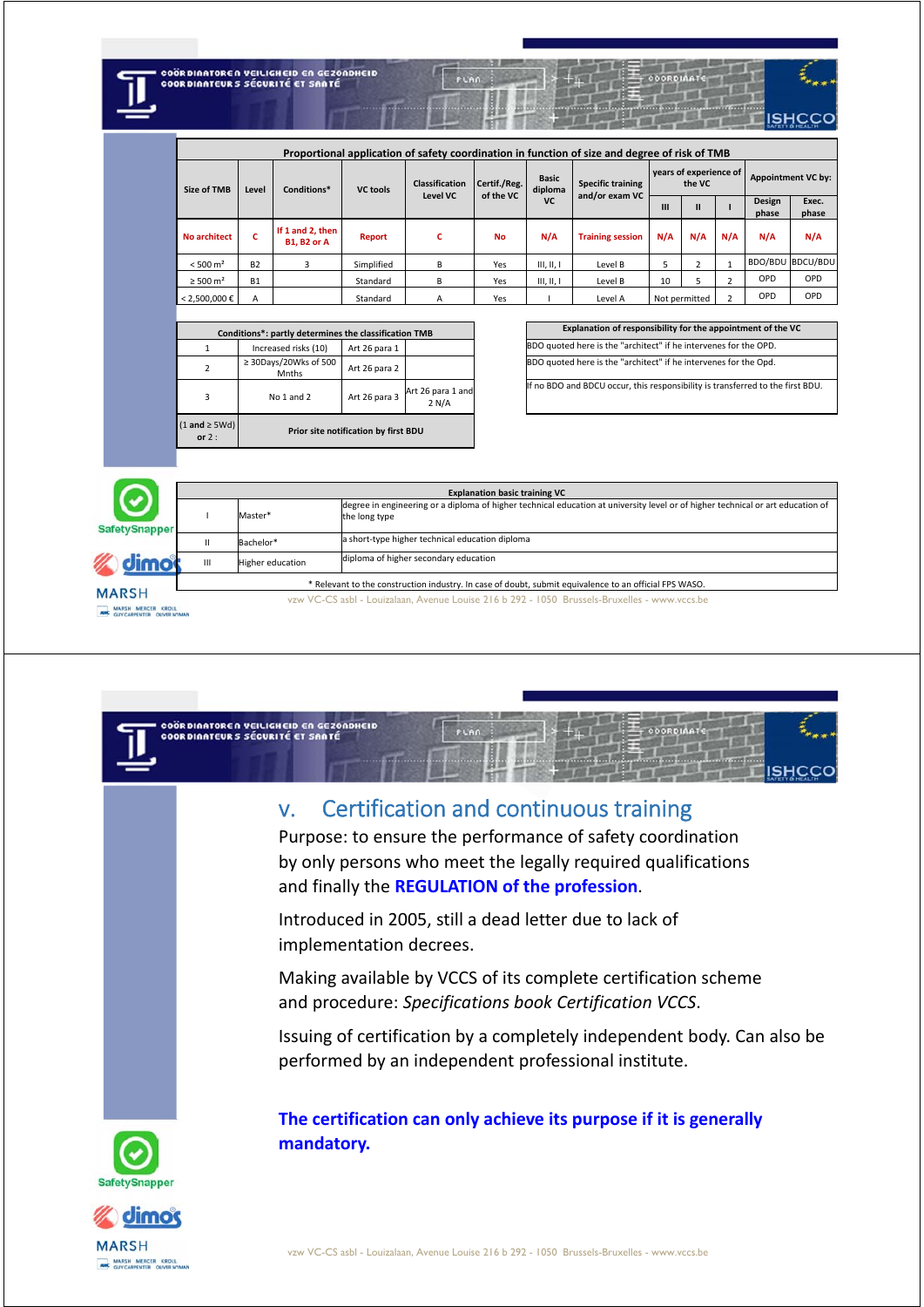

## d. Proposal for legislative amendment

Purpose:

- solving bottlenecks in the application of the regulations
- ‐ optimisation of the application of safety coordination.

VCCS proposal amendments KB TMB :

- ‐ *Introduction of the third type of TMB, Level C, of a very limited scope:*
	- o *With well‐defined limits*
		- *No intervention by architect;*
		- *Limited risks;*
	- o *With limited timespan.*
	- o *With safety coordination through communication between the parties involved.*
- ‐ *Safety coordinator Level A and B only through safety coordination training.*

*With the removal of unnecessary options for architects and contractors.*

vzw VC-CS asbl - Louizalaan, Avenue Louise 216 b 292 - 1050 Brussels-Bruxelles - www.vccs.be





**dimo** 



ARSH MERCER KROLL

**MARSH** 

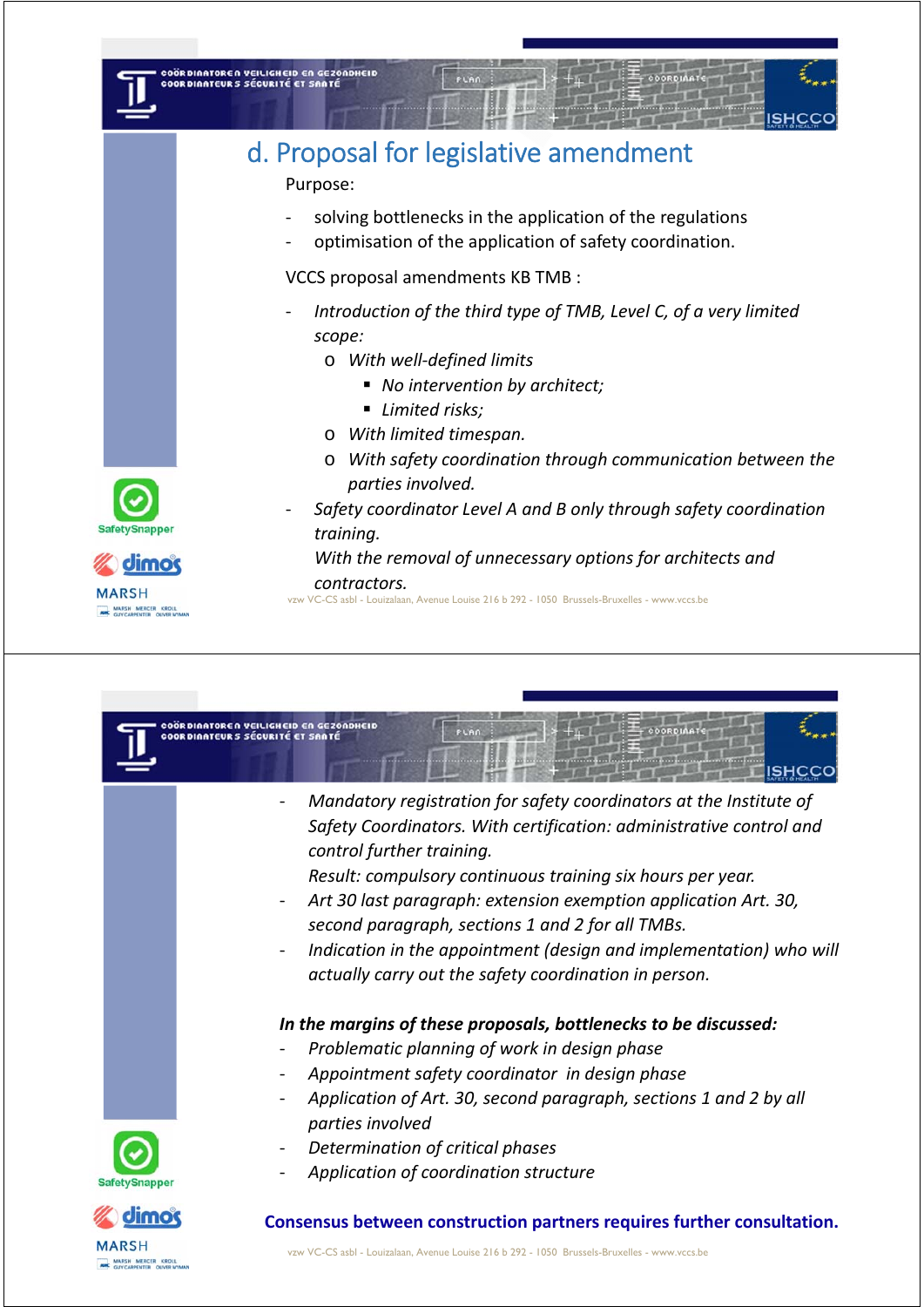

## e. Establishment of professional institute

**Purpose: regulation of the profession and optimisation of application safety coordination TMB.** 

### **Means: professional institute.**

### **Tasks:**

- ‐ Verification of professional qualifications access to the profession = administrative certification
- ‐ Verification continuous training (proposal: 6 hours per year)

The establishment in three steps and three legal texts:

- ‐ **the organisation of the profession of safety coordinator (law)**
- ‐ **the determination of the rules regarding the organisation and functioning of the Professional Institute of Safety Coordinators (RD)**
- ‐ **the establishment of a Professional Institute (KB)**









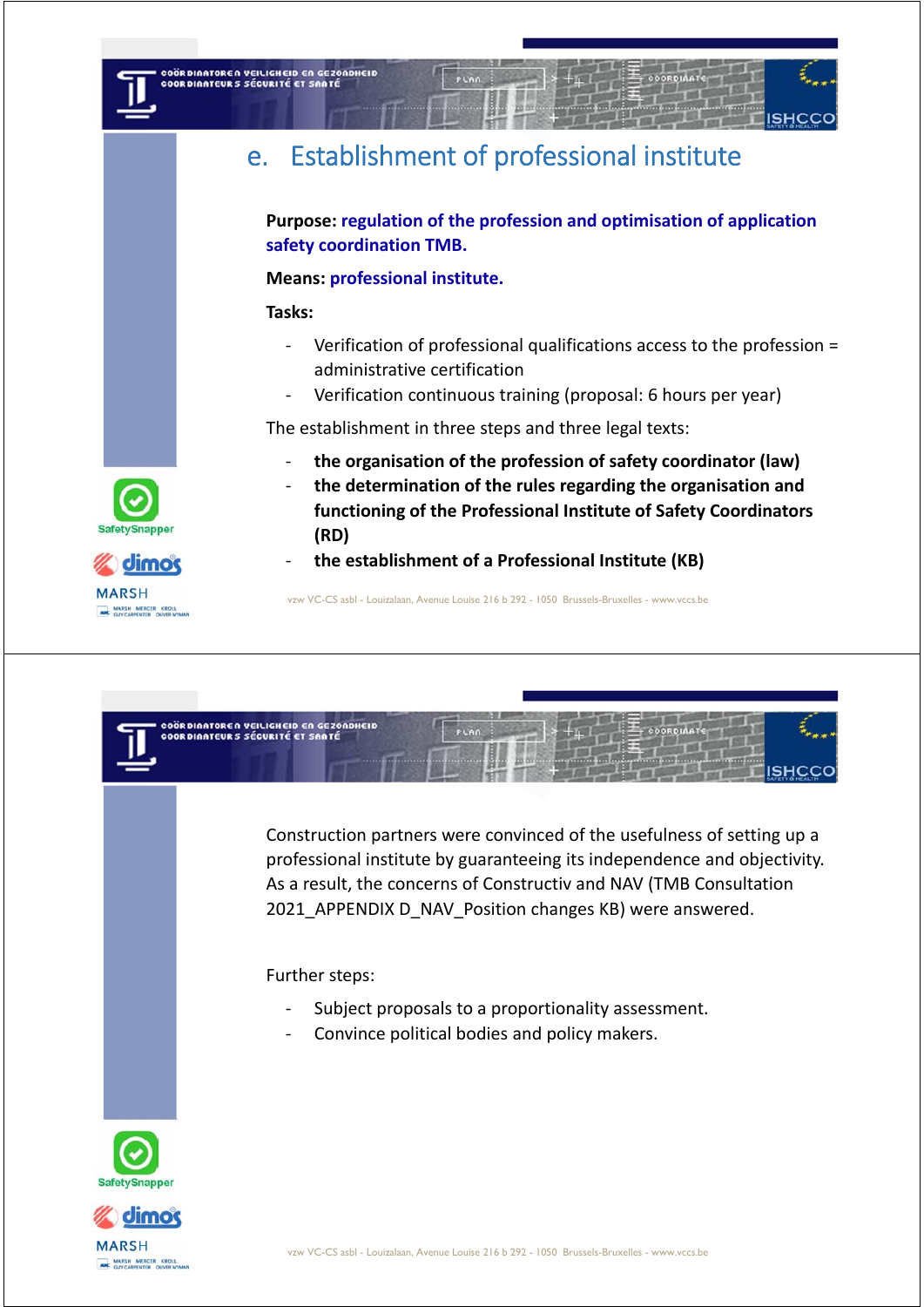COÖRDINATOREN VEILIGHEID EN GEZONDHEID<br>COORDINATEURS SÉCURITÉ ET SANTÉ

Consultation activities: general consultation with construction partners during four sessions and final reporting.

Determination **complexity of TMB** legal texts not conducive to the application of the TMB regulations. Example par excellence: Application of Art. 30 KB TMB. This forces the construction partners to consult.

General consensus for the introduction of a much‐simplified safety coordination **Level C,** without architect intervention but of very limited scope and with very limited risks.

Absolutely necessary **regulation of profession** safety coordination.



MARSH MERCER KROLL

**SafetySnapper**